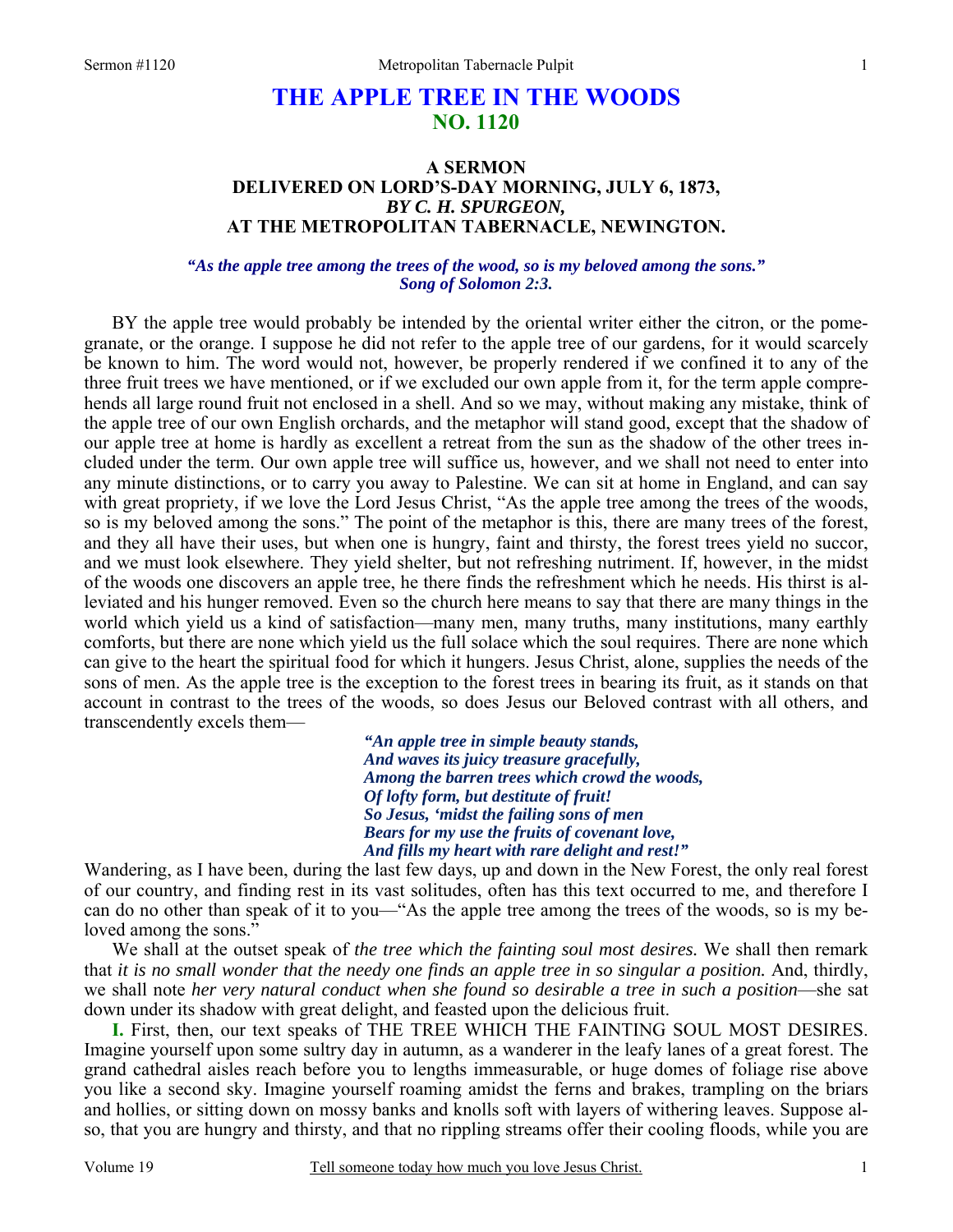so far away from human ears that, hungry though you might be even to death, there would be no eyes to see you, and consequently no hands outstretched for your help. In such a plight it needs no imagination to conceive you as glancing to the trees, your only companions, and silently appealing to them for aid. Some of them look as if their bowing branches would sympathize if they could, others grotesquely grin at you and the most of them sternly refuse you succor by their solemn silence. You will ask in vain of oak, or ash, or elm. Suppose you appeal to yonder stately tree which is *the greatest* of them all, the king of the forest, unequalled in greatness or girth, admire its stupendous limbs, its gnarled roots, its bossy bark, the vast area beneath its boughs. You look up at it and think what a puny creature you are, and how brief has been your life compared with its duration. You try to contemplate the storms which have swept over it, and the suns which have shone upon it. Great, however, as it is, it cannot help you. If it was a thousand times higher, and its topmost boughs swept the stars, yet it could minister no aid to you. This is a fit picture of the attempt to find consolation in systems of religion which are recommended to you because they are greatly followed. Here is a religion which has been patronized by kings and nobles for centuries, a religion which has the support of the great and fashionable at the present hour, will not this content you? Is it not enough to belong to the same religion as the majority, especially when that majority includes the aristocrats of the land? Is not the religion of the people, the voice of God? What more do you need? Why should you be singular? Alas, the great tree is not the fruit-bearing tree. The true Christian, believing in Jesus Christ with all his heart, counts it no desirable thing to be found in the broad road where the many go, for he remembers that his Master spoke of it as leading to destruction. Majorities are nothing to him, for he remembers that, "Strait is the gate, and narrow is the way which leads unto life, and few there are that find it." He does not reckon that the greatness of the company will make right wrong, or overawe the judge of all, or make eternal punishment one whit the less intolerable. We desire not the way of the multitude. The way of the Crucified we delight to follow. It is not the mightiest tree of the forest that we look to with hope, but to the Lord Jesus, our Beloved, who is the apple tree among the trees of the woods. His fruit is sweet to our taste. He is the way, the truth, and the life to us. His person is most dear to us, and His teachings are the food of our spirits. Happy are you who dare to be singular with Christ. Blessed are you who have found the narrow way which leads unto eternal life. Blessed are you because you are not carried away with the strong current and fashion of the age, but have heard the voice that says, "Be not conformed to this world, but be you transformed by the renewing of your minds." Wisdom tells the hungry man to prefer the solitary apple tree to whole groves of the largest oaks or beeches. And wisdom given from above has brought you, O believer in Jesus, to prefer your Redeemer to all the great ones of the earth.

Suppose that in your wanderings to and fro, you come upon another tree which is said to be *the oldest* in the forest. We all of us have veneration for age. Antiquity has many charms. I scarcely know if antiquity and novelty should run a race for popular favor, which might win. Nowadays we are pestered by a class of men who would gladly fascinate our nation to error by the charms of antiquity. They will tell us that a certain ceremony, though no trace of it is to be found in Scripture, must be venerable because practiced in the fourth century; and they imagine that worship in buildings which were founded by Saxons and garnished by Normans must be peculiarly acceptable with God. To be ancient, is it not a great advantage? As cleanliness is next to godliness, surely antiquity must he next to orthodoxy. Yet if there is no Scripture to warrant it an ancient ceremony, it is only an ancient farce. There are some things which are so old as to be rotten, eaten of worms, and fit only to be thrown away. Many things called ancient are but clever counterfeits, or when they are true, they are but the bones and caresses of that which once was good when life filled it with energy and power. There is an "old way which wicked men have trod," as well as a good old way in which the righteous walk. We cannot be certain that a thing is right because it is old, for Satan is old, and sin is old, and death is old, and hell is old. Yet none of these things are right and desirable on that account. No; Jesus Christ our Lord, since the day in which we have known Him by faith, has quieted our conscience, has calmed our fears, has given us joy and peace through believing, and we are not to be seduced from Him by all the antiquated lies which may weave their spells around us. Old even to decay may be the trees in which other travelers delight, but as for us, we choose the tree of heavenly fruit—the apple tree is our choice, Jesus is our Beloved. Ritualists may glory in their fourth century doctrines, their fathers, their councils, and their ancient customs. The Bible is primitive enough for us; the cross of our Lord Jesus Christ is venerable enough for us. We are content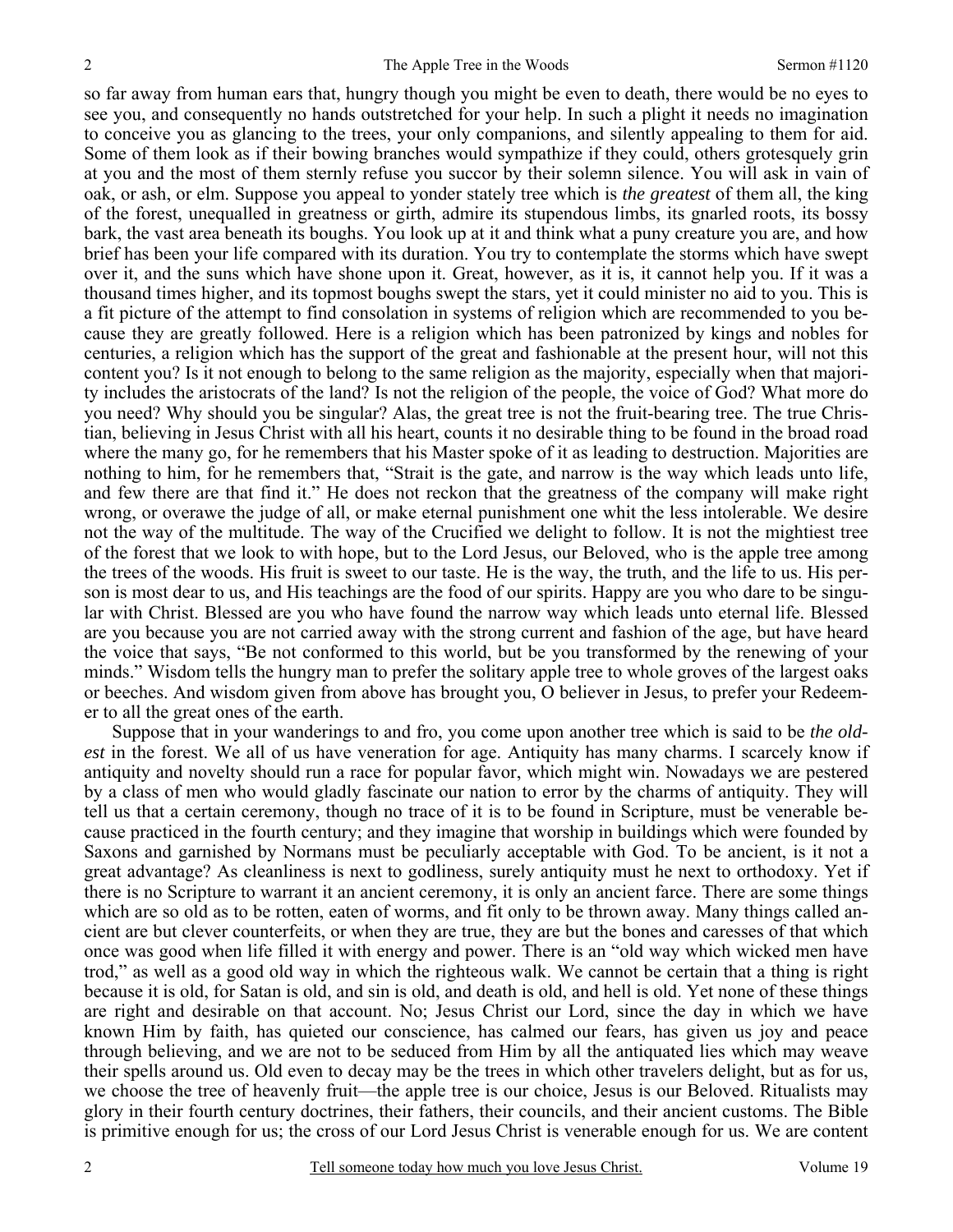with Him, and need no more. To us the main thing is to find food for our souls, the bread that never perishes, and the fruit which will quench our desperate thirst. We have found them in the Savior, and from the Savior we will not depart.

It may be that in the midst of the forest, while you are hungry and thirsty, you come upon a strangely *beautiful tree.* Its proportions are exact, and as you gaze upon it from a distance, you exclaim, "How wonderful are the works of God!" And you begin to think of those trees of the Lord which are full of sap, the cedars of Lebanon which He has planted. You stand under it and look up among the majestic boughs and the spreading branches, and you again admire the beauty of nature as it comes from the hand of the Most High. But beauty can never satisfy hunger, and when a man is dying of thirst it is vain to talk to him of symmetry and taste. He needs food. This reminds us that nowadays there are some who try to satisfy the souls of men with beauty. Look at their processions. Who would not be charmed with their varied costumes, their spangled banners, their gilded crosses and their melodious hymns? Listen to their choir; is not the singing perfection? If you need a concert on the Sabbath day, and do not like to attend a theater, you can find it in the cathedral, and in many a parish church and please the Lord almost as well. If you need to have your senses gratified, and cannot conscientiously attend an opera on Sunday, you can have ears and eyes gratified at church. Yes and the nose as well in some places. And these amusements they mistake for religious exercises. Compared with the plainness of worship which we follow, our casting out of everything like symbol, our abhorrence of everything that would take away the mind from God Himself, and fix it upon secondary objects, compared with all this, their worship is enchanting, indeed, to the carnal mind. And we do not wonder that those who are led by taste should follow after it. But oh, if a man once hungers after the bread of heaven, his taste for finery will be reduced to a very secondary position as a governing power of his mind. If once the soul craves after God, after peace, pardon, truth, reconciliation, holiness, it will seek the Lord Jesus, the apple tree, and forget the other trees, however shapely they may be. "These bear no fruit for me," says the hungry soul. The awakened conscience listens to the chant as it is echoed among the massive pillars, and watches the smoke as it rises like a cloud among the arches of the roof, and he cries, "What are chants and smoke to me? I need a Savior." He sees the procession, and after he has gazed upon it he says, "What are these mummeries to me? I need washing in the blood of Christ." As the incense smokes to heaven, he says to himself, "O for the incense of the Savior's merit. What are these gums of Araby to me if they should burn all day long?" He turns away, sick and faint in heart, from all the gew-gaws and outward trappings of modern Popery and he cries, "O God, You are a Spirit, and they that worship You must worship You in spirit and in truth. I need You, O my God. I need spiritual life within myself, that I may commune with You. And where can I find it but in my Savior? He gives it to me. He is the only fruit-bearing tree among the trees of the woods."

We will pursue our investigations in the forest, and while we are doing so we shall come upon some very *wonderful* trees. I have seen just lately, instances in which branches are curiously interlaced with one another. The beech sends forth a long drooping bough, and lest it should not be able to support itself, another bough strikes up from below to buttress it, or descends from above and clasps it, and the boughs actually grow into one another. Strange things may be observed in the undisturbed forests which are not to be seen in our hedgerow trees, or discerned in our gardens. Trees have odd habits of their own, and grow marvelously if left to their own sweet wills. I have stood under them and said, "How can this be? This is singular, indeed! How could they grow like this? What wondrous interlacing, intertwining, gnarling, and knotting!" Yes, but if a man were hungry and thirsty, he would not be satisfied with curiosities. So is it with some preaching that I know of. If you regard it from the standpoint of literary excellence, you confess that it is wonderful. There are great orators and deep thinkers to be found to whom I would not presume to hold a candle, whose performances are really wonderful. I have felt, after I have heard their essays, like the Primitive Methodist who went to dinner with the squire, and then pronounced the blessing afterwards—"Lord, we thank you that we do not have such a good dinner as this every day, for it is too rich to agree with us." I have felt just like that after hearing the fine oration, though, mark you, I did not remember a bit of it after it was over, and my heart was none the better. How many sermons are published nowadays, as well as preached, which are full of what is called thought? By the hypocritical word, "thought," is generally meant contradicting the plain meaning of scripture, and starting new notions. A man who preaches plainly what God reveals is said to be an echo of the Puritans, a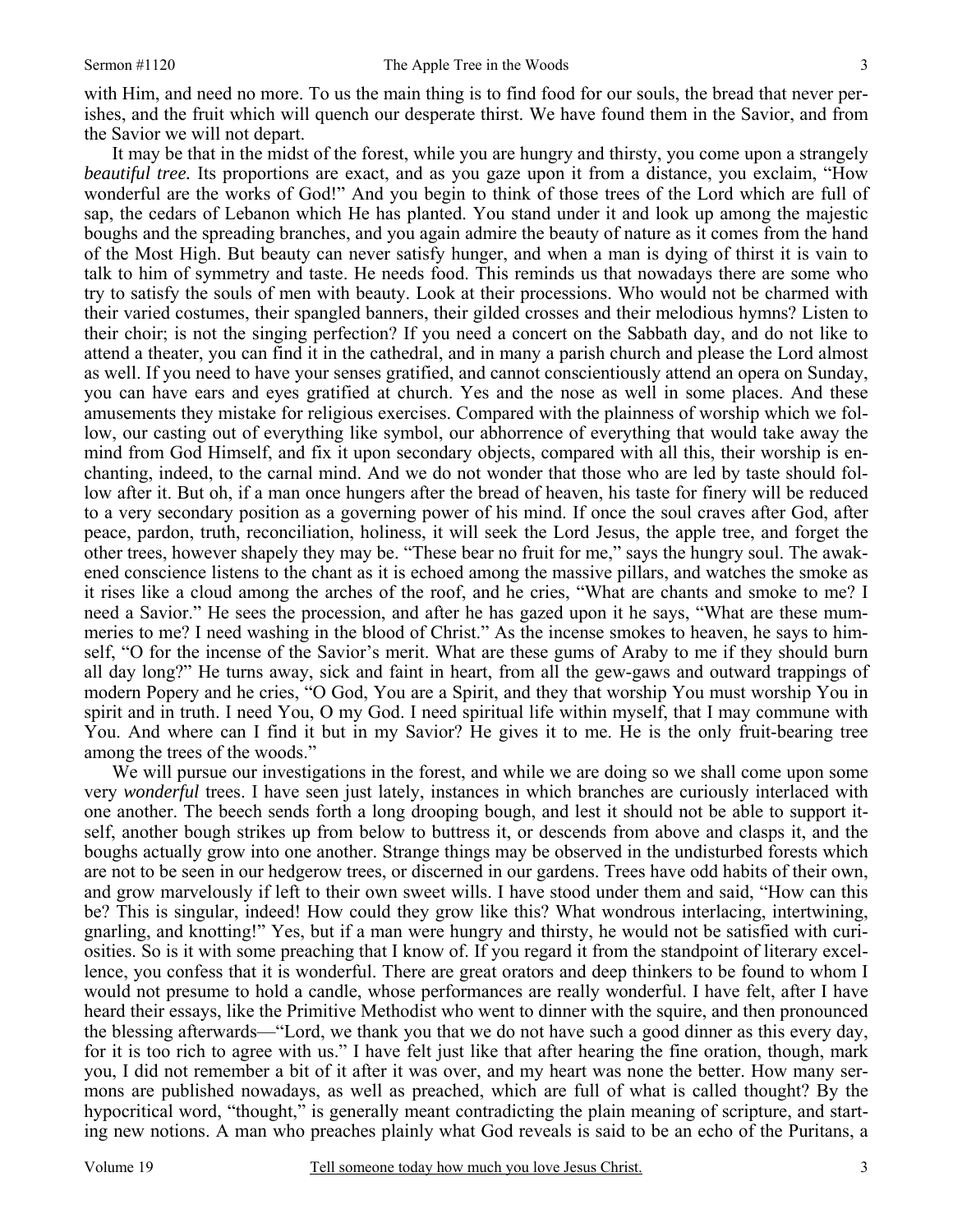dealer in platitudes, a repeater at second-hand or exploded dogmas. But to find out some new lie every week to tell your people, to shake their faith in inspiration every time you open your mouth, and make them believe that there is nothing certain, but that everything is a mere matter of opinion—that is "thought and culture" in these days. And there are in certain dissenting pulpits the most miserable specimens of this school, and in the pews a number of their silly admirers. Brethren, some of us are too oldfashioned ever to be led astray in that way, and what is more, we have such an awful appetite, we are possessed of such a dreadful hunger, and such insatiable thirst, that we dare not go away from the Apple Tree, because we need to be always eating. We dare not go away from Jesus Christ, because we always needing pardon, always needing peace, and always needing fresh life. And provided we can retain our hold on Jesus, we are not particular about the way in which some of these wonderful trees twist their boughs. We do not feel concerned about the marvels of modern thought, or the resurrection of ancient errors—

> *"Should all the forms that men devise, Assault my soul with treacherous art, I'd still call them vanities and lies, And bind the gospel to my heart! For if we search the globe around, Yes, search from Britain to Japan, There shall be no religion found, So just to God, so safe to man!"*

 But as we are wandering in the forest and are still hungry, I hear someone saying, "Ah, here is the place for food. You need not boast of your apple tree, the ground is covered with meat beneath this noble tree." I look up—it is autumn time, and I see a huge tree loaded with beech nuts which fall from it like rain. "Here is the place for food." Was that a human voice I heard? No, it was the grunts of a herd of swine. Look how content they are—how happy. How they are munching the meat as it falls from the trees! Yonder is a grove of oaks, all shedding their acorns, and how delighted the swine are! How they fatten upon the spoil! "Will you not come here?" they seem to say, as they munch in comfort. "Will you not come here? Do not tell us about trees which bear no fruit, there is surely fruit enough here." Even thus I hear a voice from the Exchange—"Here are the trees which bear us golden apples. Come here and be filled." I hear it from those who cater to public amusements—"Here are the fruits which can delight the soul. Here is the place to spend a happy day." And so I hear it from the gay followers of vice—"This dalliance, this dance, this flowing bowl, this sweet-sounding viol, these are real joys." Yes, to you, to you who choose them! Beech nuts and acorns are good enough for swine. To you who can find comfort, solid comfort, in the gain of merchandise or in the pleasures of sin, or in the delights of pomp, these things are good enough. But a *man,* a God-made man, a man into whom God has put a new heart—not a swine's heart, but a man's heart—needs apples, not acorns—needs spiritual food, food for an immortal nature, and there is no such food to be found short of the Lord Jesus Christ, for He, and He only, is the apple tree among the trees of the woods.

 I might enlarge, but I will not. I will simply say what every child of God here knows, that the Lord Jesus Christ has given to us, ever since we found Him, everything we have needed. When we came to Him, we were worn out with faintness, we were hungry to get rid of our sins, but we are now rid of them, every one of them. We went up to His cross, and as we saw Him hanging on it, the ropes which bound our burden to our shoulders began to crack. Our load rolled off into His sepulcher, and we have never seen it since. We have half fancied we have felt it again, but we never have, for if our sins are searched for, they cannot be found. No, they shall not be, says the Lord. You remember when you first came to that precious tree where the Savior died? And found that your sin was blotted out, and that you were accepted in the Beloved, and were made to be forevermore an heir of heaven. Oh, the lusciousness of the fruit which you gathered then! Oh, the delightful quiet of that shadow under which you sat that day! Blessed be His name! You had searched among the other trees, but you found no fruit there. You tried to rest in the shadow of other branches, but you never rested, till on that blood-stained tree of the cross you saw your sins put away and your salvation secured. And then you rested and were satisfied.

 But the Lord Jesus Christ has not only satisfied us as to the past, look what He has done for us as to the present! My dear hearers, there are some of you who have never known yet, what it is to be perfectly happy. I do not call it being perfectly happy to be full of excitement, laughter, and apparent joy, and then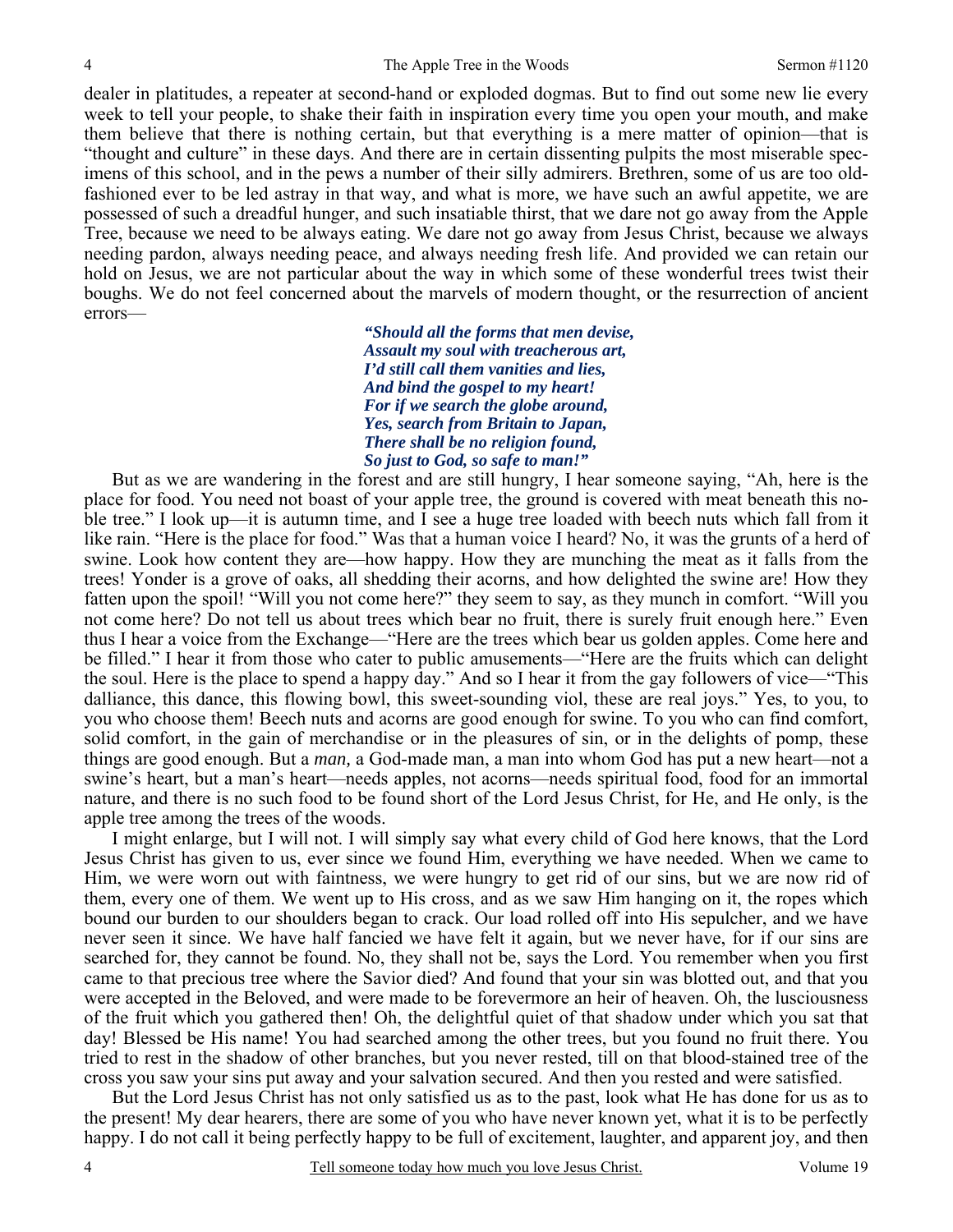to go home in the evening and sit down and feel disgusted with it all. That is the froth of fancy, and not the true wine of joy. But to be perfectly happy is to be able to think about all things on earth, and all things in heaven, and yet to say, "I lack nothing. There is nothing I desire, nothing I pine after. I am saved. I am a child of God—the eternal God is my own Father. I am on my way to His glorious house. If death should strike me now, it would not matter, or if I am spared for another 50 years it will make no difference to me, for all is well, and could not be better. If there are crosses in my lot, they are God-sent crosses, if I have troubles, they work my lasting good. If I lose, I am a gainer by my losses, if I have all things, I see God in all things, and if I have nothing, yet I see all things in my God. Nothing more can I desire. Christ is all, and Christ is mine, and therefore, I have all things." Now, that is the position of the Christian this day. He sits down under the shadow of Christ and Christ's fruit is sweet to him. Let me ask you, can you imagine any other place where such peace of mind or such happiness can be enjoyed? Why, I know sick people who are far happier in their sickness than worldlings are in their health. And I know poor men who are infinitely more at peace, and more content, than rich men who have not the Savior. Jesus Christ, alone, satisfies us for the past and delights us for the present.

 And then as to the future, the man who has found Christ looks forward to it not merely with complacency, not simply without a dread, but with a joyous expectancy and hope. Those things which make others tremble make us glad. There is such a thing as dying—thank God, there is. Who wants to live here always? That narrow stream which separates this country from the better land must be forded by each of us. Who would have it otherwise? Instead of being afraid to cross it, we have sometimes said—

#### *"O Lord of hosts, divide the waves, And land us now in Heaven!"*

The judgment? The Christian quails not at the thought. Who shall lay anything to his charge? The coming of the Lord? The believer fears it not, no, it is his grandest hope. Eternity and its never-ending cycles? He dreads it not, for it is to him the climax of his joy that it is to be everlasting. O, happy people who have Christ, happy souls who rest in Jesus. They may say what none others can—"As the apple tree among the trees of the wood, so is my Beloved among the sons." Dear hearer, is He your Beloved? Can you claim Him as your own? If you can, then I am sure you will bear witness, as the text does, to the satisfying power of the Savior, and declare with Ralph Erskine—

> *"What fool soever disagrees, My sweet experience proves That Jesus is the tree of trees Among a thousand groves."*

**II.** The spouse spoke of the tree which she most desired—THE WONDER WAS THAT SHE FOUND IT. It was an apple tree, but it was not in a garden, a fruit tree but not in a vineyard—it was "among the trees of the woods." Who would know of so great a rarity as an apple tree in a forest if he were not first told of it? So Jesus Christ, at this present day, is not known to all mankind. It is a most unhappy thought that probably the majority of the human race have not heard of the Savior at all, and a very large proportion have never heard of Him except through misrepresentations. Only a small minority of our fellow men know anything about the Savior—

# *"What millions never knew the Lord! What millions hate Him when He's known!"*

 Even in our own country you will not find it a difficult thing to meet with persons who are totally ignorant of Christ. Try it, and you shall find in country towns and in hamlets, fully grown men who could not give you an answer to this question—"How is it that the death of Jesus saves the soul?" No, they do not even know the fact that Jesus Christ came into the world to save sinners. "Well," you say, "we know the rural districts are ignorant." Yes, but they are far superior in light to parts of London. You can readily find children in our streets, and worse, artisans in our workshops, to whom the bare name of Jesus may be known, but anything like the doctrine of His substitutionary atonement is a thing of which they have not heard. Living in the light, they abide in darkness. Amid a thousand lamps they see not. One of the problems which may most surprise us is the existence of such dense ignorance in persons who live in intimate connection with instructed people. If you want the grossest ignorance, probably you would not find it in Pekin or Timbuktu, but in London or New York. Where the greatest light is, there the shadows are deepest. Men nearest to the church are often furthest from God. You cannot easily find an apple tree in a great forest. If you were put down in the middle of a forest, and told there was an apple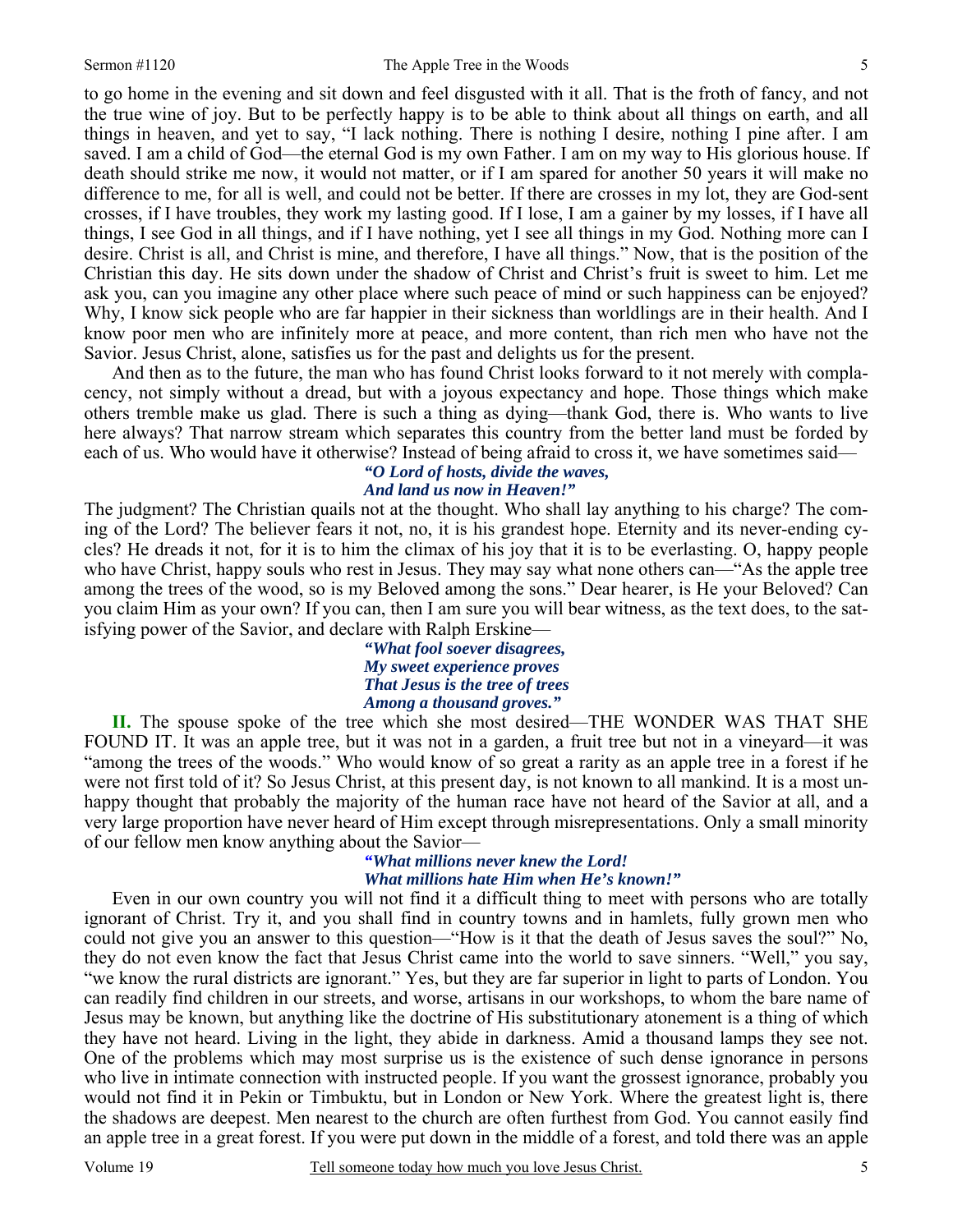tree there, you might wander for many a day before you discovered it, and often go over your own footsteps, lost in endless mazes, but you would not find the object of your search. And so, though there is a Savior, men have not found the Savior—and there may even be souls here present who long for that which Jesus is able to give, and yet have not discovered Him. You know all about Him in the letter of His Word, but you cannot find Him spiritually. And I hear you cry, "Oh, that I knew where I might find Him." I know I am speaking to some such. You have been going up and down for months with your prayers, and your tears, and your good works. You have been trying to do all you can to save yourselves, but you find your own actions to be barren trees, and you know that there is an apple tree somewhere, but you cannot find it. Ah, poor soul, you are like the Ethiopian eunuch, when he was asked if he understood what he read, he gave the answer, "How can I, unless some man should guide me?" Do you not wonder that the spouse found her apple tree among the trees of the woods? The fact is none ever finds it except they are led there, and none can lead a soul to that apple tree but the eternal Spirit of God. He can make use of His ministers, and He does, and therefore, brethren in the ministry, let us always be preaching about this apple tree. Let us preach up Jesus Christ, let us make tracks to the tree of life. Whatever we do not preach, let us preach Jesus Christ. I have found wherever I have been during the last month, that though there might not be a road to this place or that, there was sure to be a London road. Now, if your sermon does not happen to have the doctrine of election or the doctrine of final perseverance in it, let it always have Christ in it. Have a road to London, a road to Christ, in every sermon. Still, the plainest preaching will require the Spirit of God to go with it, or else the soul will hear about this glorious tree, and about the sweetness of the fruit, but will never find the shadow, and will never eat the dainty apples. Have you come to Christ, dear brothers and sisters? Then give God the glory for it. Jesus led you, His Spirit guided you. Praise and bless His holy name.

 Now, is it not a strange place for an apple tree to be found in—in a forest? We seldom hear of such a thing. An apple tree should grow in a garden. How could it be found in a forest? And is it not a strange thing that a Savior should be found for us among men—not among angels? You shall search for a Savior among "The helmed cherubim and sworded seraphim" as long as you will, but there is none there. The Savior is found in a manger at Bethlehem, in a carpenter's shop at Nazareth, among the poor and needy is He seen while He sojourns among the sons of men. As I was turning this text over in my mind, I thought, "Ah, and what strange trees this tree grew among, for there it stands with a gallows tree on either side, and two thieves hanging upon them. "He was numbered with the transgressors." Not among you, O you cedars, not among you, O mighty oaks, but among the bushes of the desert, among the trees accursed was Jesus found. "He made His grave with the wicked."—

> *"As in some dry and unproductive wood, One lovely, fruit-producing apple tree; Bright contrast to the ruined thousands round; So in this populous but vicious world O You Desire of nations, did You stand!"*

Now, there is something very sweet about this, because a forest is the very place where we most love to find Christ growing. If I had come, the other day, upon an apple tree in the forest, and it had happened to be the time of ripe fruit, I would have felt no compunction of conscience in taking whatever I was able to reach, for a tree growing in the forest is free to all comers. Should there be a hungry one beneath its bough, he need not say, "May I?" when his month waters at the golden fruit. He need not say, "It would be stealing; I am unfit to take it; I am unworthy of it." Man, if there is an apple tree in the forest, no man can keep it for himself or deny your right to it, for each wanderer has a right to what fruit he can gather. The animals have rights of pasturage, and the birds have rights of nesting, and you have rights of feeding. Pluck away, man, and eat to your full. The shadows and the fruits of forest trees are free to all who need them. This ought to delight any seeking soul here this morning. Jesus Christ is not hedged about in the Scriptures, as some theologians would gladly guard Him from coming souls. The Lord has planted no protection of thorns and hollies by saying, "You must bring with you preparations for grace. You must feel this, and feel the other, and only then may you dare to come to Christ." It is a gross error to tell a man to do something, and be something before he believes in Jesus. No! There He stands with no hedge about Him, and whoever will, may partake freely. If you hear the gospel call, your reply to it should be—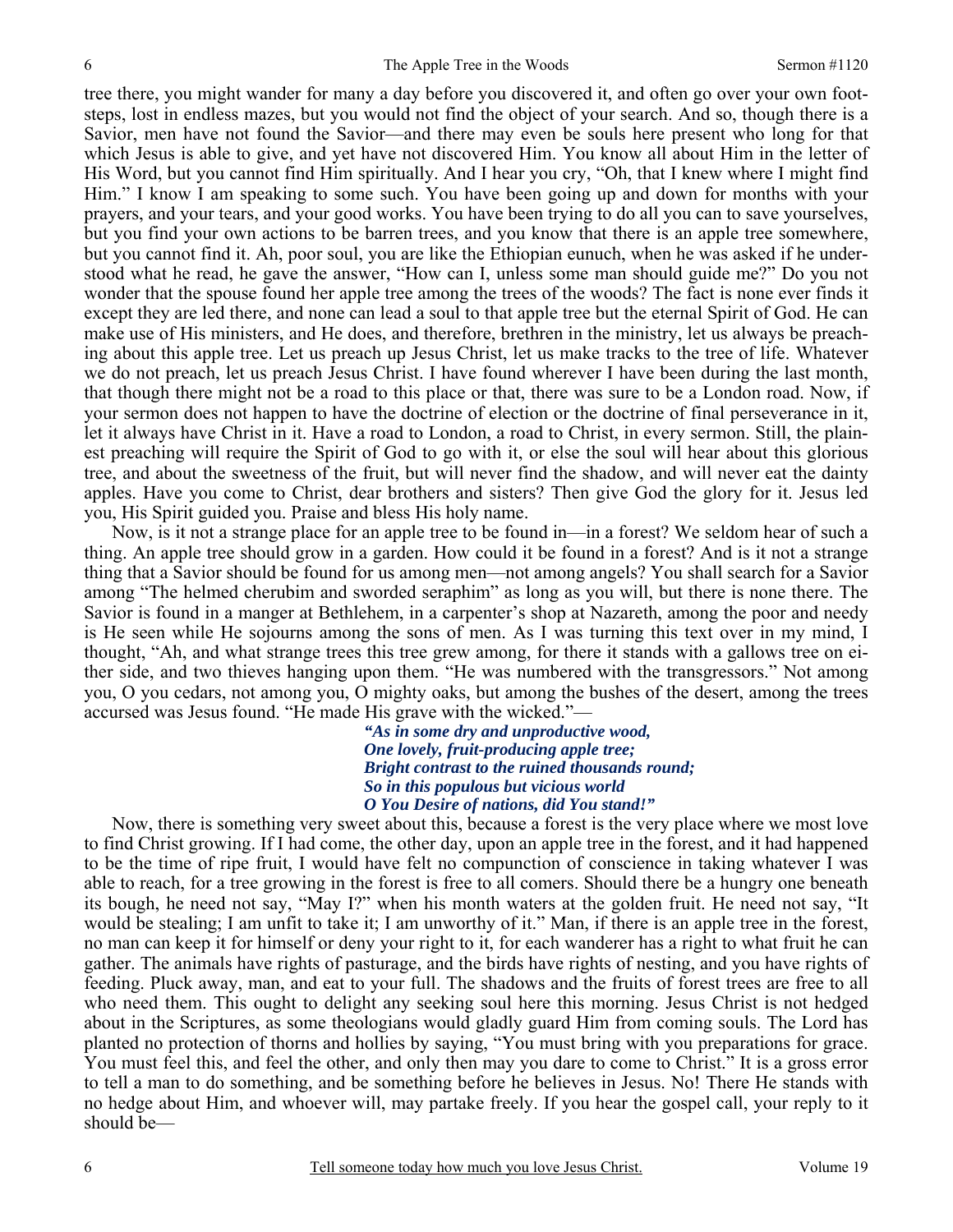*"Just as I am, Your love unknown, Has broken every barrier down! Now to rely on You alone, O Lamb of God, I come!"* 

Christ has no barriers around Him to keep you from Him. If there are any, they are of your own making—

> *"None are excluded but those Who themselves exclude! Welcome the learned and polite, The ignorant and rude!"*

Whoever shall come shall be welcome to this priceless apple tree. There is some comfort, therefore, in thinking that He grows among the trees of the forests.

**III.** It was little wonder that when the spouse, all hungry and faint, did come upon this apple tree in the forest, SHE ACTED AS SHE DID. Straightway she sat down under its shadow with great delight, and its fruit was sweet to her taste. She looked up at it—that was the first thing she did, and she perceived that it met her double need. The sun was hot, there was the shadow. She was faint, there was the fruit. Now, look how Jesus meets all the needs of all who come to Him. God's anger, like the hot noonday sun, falls on me, how can I escape it? There is no escape from the anger of God except by an interposer. What is a shadow? Is it not caused by the interposition of the bough, or the rock, or whatever it may be which comes between us and the sun? If we sit under a tree in the shadow, it is because the tree receives the heat, and so we escape from it. Jesus Christ's great office is the Interposer, the Mediator, the Substitute, the Atonement, and the Sacrifice, and when we hide beneath Him, we are screened. God's wrath cannot come on us because it has come upon Him on our behalf—

> *"When Christ my screen is interposed Between the sun and me, My joyful heart and lips unclosed, Adore the glorious tree."*

That is a beautiful picture in Solomon's Song where the king is said to ride in his chariot of love. He takes his spouse with him, and they ride together in his palanquin, and it has over it a canopy. Did you ever notice what it is made of? It is said, "The covering thereof was of purple," for truly the only interposition between us and the sun of God's wrath is the purple canopy of the atoning blood. Is it not delightful to sit down beneath the scarlet canopy of the Savior's blood, and feel, "God cannot smite me, He has smitten His Son; He cannot demand payment a second time. If Jesus suffered in my place, how can God make me suffer, again, for sin? Where was the justice of the Most High, to punish an immaculate Substitute, and then punish men for whom that Substitute endured His wrath?" This is the cool, calm, holy shadow under which we abide.

 But then, the spouse also found that she was thirsty, and that the fruit of the tree exactly met her case. Our inner life needs sustenance and food; now, in the Lord Jesus is life and the bread of life. He is that bread which came down from heaven, of which if a man eats, he shall live forever. O, to get a heart full of Christ, to get a whole Christ into one's inmost soul, to have Him abide in you—this is bliss. Then your soul feels, "It is enough, I have all things, for I have Jesus." Let us therefore seek at this time, and especially this afternoon in our meditations, and when we come to the communion table this evening to abide under the shadow of Jesus, and there to be found abundantly eating of His fruit.

One thing more is to be noted—the spouse, when she had begun to enjoy the provision and the shade, and had sat down under it as if she intended to say, "I never mean to leave this place. In this delicious shadow I mean to repose forever," then she also began to tell of it to others. In the text she describes Christ as the apple tree, and gives her reason for so calling Him—"I sat down under His shadow with great delight, and His fruit was sweet to my taste." Experience must be the ground upon which we found our descriptions. If a preacher wants to preach with power, let him tell what he has felt, tasted, and handled. It is of little use to say Christ is precious, unless you can add, "I have found Him so." Therefore the church brings in her own experience—"Sweet shade! I there sat down as one at home; and there regaled my soul with most delicious fare." She could not hold her tongue about her Beloved. She must speak. She could not retain the secret of this apple tree, and say to herself, "Others may go to it, and so perhaps when I go another time, there may be nothing left for me." But she spread the news. She